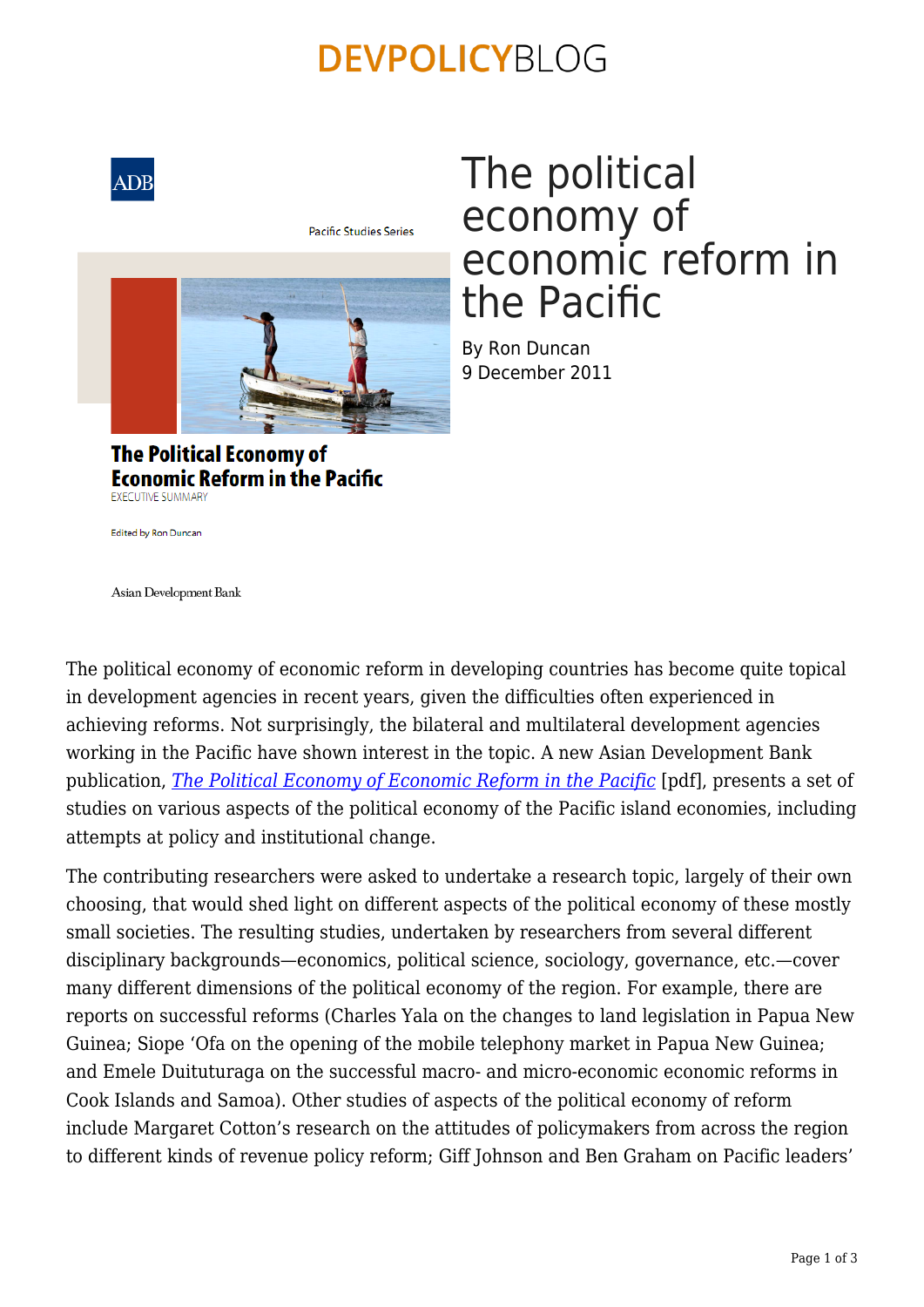## **DEVPOLICYBLOG**

attitudes to economic reform as reported from their interviews with five former Presidents of the Federated States of Micronesia, Palau, and Republic of Marshall Islands. There are also studies of the political economy of various problem areas: Jon Fraenkel on "slush funds" in Melanesia, Matthew Allen on corruption in the logging industry in Solomon Islands, and Rod Nixon on the difficulties of reform in Timor Leste.

In my overview paper, I draw out various lessons from the studies. Perhaps one of the most important is what was learnt about the factors that are important in successfully implementing economic reforms. The studies confirm lessons from similar research in other parts of the world, such as the importance of a political "champion" of the reform, a supportive bureaucracy, and an effective communications strategy (including national summits) to engender public "ownership" of the changes. Additional lessons are: the "champion" need not be a politician—an organisation can be an effective champion, as in the telecommunications reform in PNG; an international treaty with "teeth" can be effective in locking-in reforms; local actors may perceive the changes as being much "larger" than the perception held by the development agency or their consultants, leading to difficulties in accepting the proposed changes; and it may be important to ensure that the change is in harmony with cultural practice.

Other useful lessons relate to thinking in development agencies towards aid to the Pacific island states. Jon Fraenkel sees politicians' slush funds as being part of the "pervasive personalization of the management of state finance in Western Melanesia" and cautions aid agencies about the attitudes they should take towards government revenues, including aid, being used in this way. Roderick Duncan argues that aid agencies should turn the transparency traditionally associated with distribution in Pacific societies to their advantage by, among other things, institutionalising "big man" networks at the local level. Writing on the political struggles over the "rents" that have been distributed from the EU to Fiji through its sugar policy, Satish Chand shows how careful development agencies have to be about the impact that aid may have.

These are a set of studies worthy of considerable reflection by policy makers, development agencies, and researchers.

*[Ron Duncan](http://www.crawford.anu.edu.au/staff/rduncan.php) is an Associate of the [Development Policy Centre a](http://devpolicy.anu.edu.au)nd Emeritus Professor at the Crawford School of Economics & Government, ANU. He was the editor of the ABD report '[The Political Economy of Economic Reform in the Pacific"](http://beta.adb.org/publications/political-economy-economic-reform-pacific).*

#### **About the author/s**